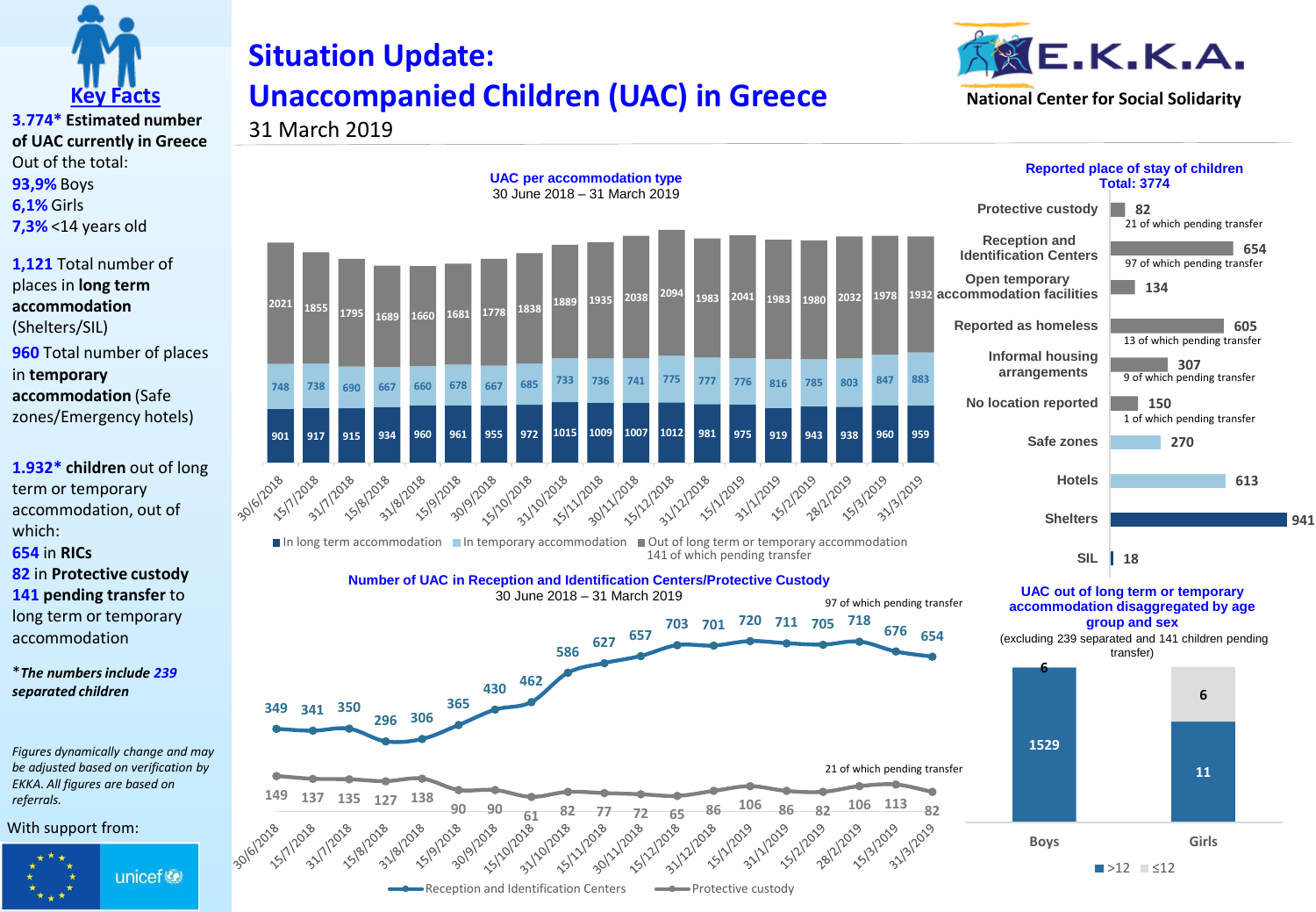## **Situation Update: Unaccompanied Children (UAC) in Greece**

Number and places of UAC shelters, safe zones and hotels, 31 March 2019

interests.



**National Center for Social Solidarity**